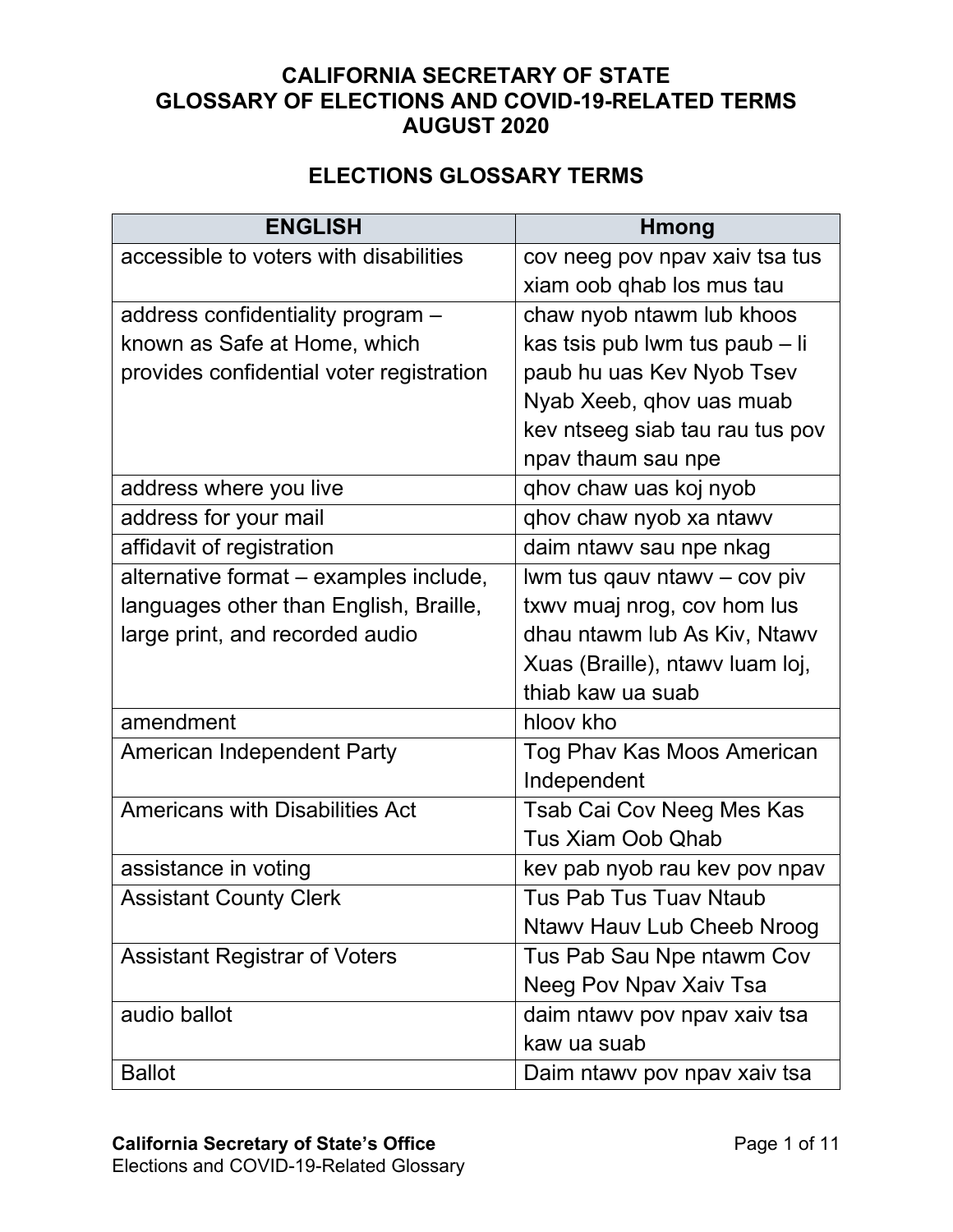| ballot box                             | lub npov pov npav xaiv tsa       |
|----------------------------------------|----------------------------------|
| ballot card                            | daim ntawy pov npav xaiv tsa     |
| ballot drop box/location               | lub thawy pov npav/lub chaw      |
|                                        | pov npav xaiv tsa                |
| ballot drop off location               | lub chaw pov npav xaiv tsa       |
| ballot marking device                  | lub cuab yeej ua daim ntawv      |
|                                        | pov npav xaiv tsa                |
| ballot measure                         | kev ntsuas daim ntawy pov        |
|                                        | npav xaiv tsa                    |
| ballot stub                            | lub thwj daim ntawy pov npav     |
|                                        | xaiv tsa                         |
| bilingual poll worker                  | tus neeg ua hauj lwm ntawm       |
|                                        | chaw pov npav paub ntau hom      |
|                                        | lus xaiv tsa                     |
| bond measure                           | ntsuam xyuas daim ntawv cog      |
|                                        | lus                              |
| <b>California Constitution</b>         | California Kev Cai Lij Choj      |
| California Secretary of State's office | California Tus Tuay Ntaub        |
|                                        | Ntawy ntawm lub Xeey qhov        |
|                                        | chaw ua hauj lwm                 |
| Candidate                              | Tus tso npe xaiv tsa ua nom      |
| cast a vote                            | pov ntawy xaiv tsa               |
| <b>Conditional Voter Registration</b>  | Kev Sau Npe Xaiv Tsa             |
| confirm your registration              | lees txog koj qhov kev sau npe   |
| consolidated precinct                  | Ib cheeb tsam sib sau ua ke      |
| constitutional                         | kev cai lij choj                 |
| county                                 | cheeb nroog                      |
| <b>County Clerk</b>                    | <b>Tus Tuav Ntaub Ntawy Hauv</b> |
|                                        | <b>Cheeb Nroog</b>               |
| county measure                         | lub cheeb nroog txoj cai         |
| <b>County Voter Information Guide</b>  | Cheeb Nroog Lus Qhia Txog        |
|                                        | Rau Tus Pov Npav Xaiv Tsa        |
| curbside voting                        | kev nyob ntawm ntug kev pov      |
|                                        | npav xaiv tsa                    |
| decline to state                       | tsis kam hais                    |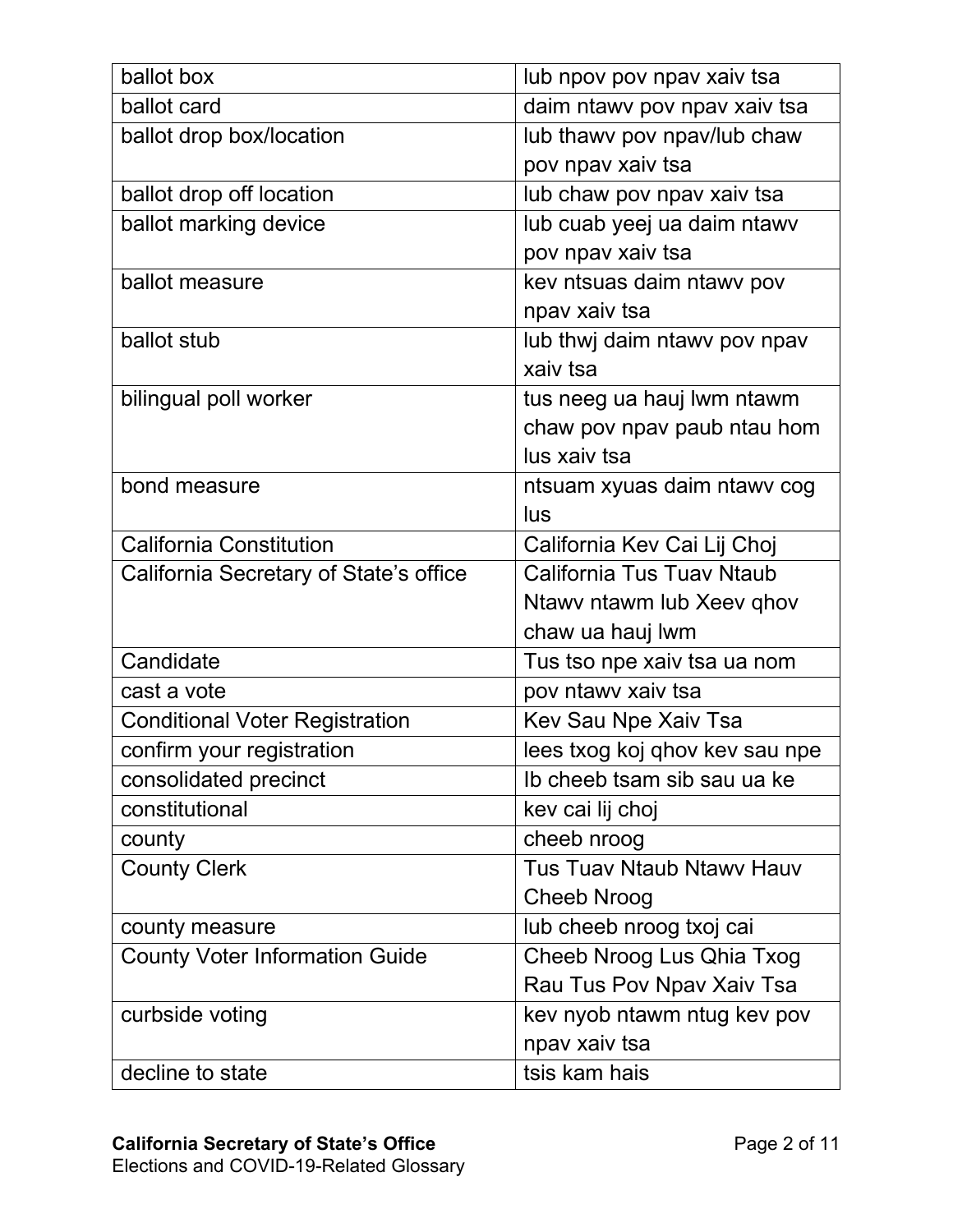| <b>Democratic Party</b>                | <b>Tog Phav Kas Moos</b>       |
|----------------------------------------|--------------------------------|
|                                        | Democratic                     |
| district                               | cheeb tsam nroog               |
| drive-through voting                   | tsay tsheb mus pov npav        |
| duplicate vote                         | pov npav xaiv tsa ob tshooj    |
| early voting                           | kev pov xaiv tsa npav thaum    |
|                                        | ntxov                          |
| elderly voters                         | cov neeg pov npav xaiv tsa yog |
|                                        | neeg laus                      |
| election                               | key xaiy tsa                   |
| Election Administration Plan (EAP)     | Lub Phiaj Xwm Kav Tswj Kev     |
|                                        | Xaiv Tsa (EAP)                 |
| <b>Election Day</b>                    | <b>Hnub Xaiv Tsa</b>           |
| election inspector                     | tus kws ntsuam xyuas kev xaiv  |
|                                        | tsa                            |
| election observer                      | tus soj saib kev xaiv tsa      |
| election official                      | nom tswy ua hauj lwm xaiv tsa  |
| election worker                        | tus neeg ua hauj lwm xaiv tsa  |
| Electioneering                         | Cov kev tawm qauv kev xaiv     |
|                                        | tsa                            |
| electronic pollbook or e-pollbook      | phau ntawv qhia ntawm chaw     |
|                                        | xaiv tsa los sis e-pollbook    |
| eligible voters                        | cov neeg pov npav xaiv tsa tus |
|                                        | muaj cai                       |
| fiscal impact                          | qhov cuam tshuam peev nyiaj    |
|                                        | <b>Xyoo</b>                    |
| general election                       | kev xaiv tsa ncua dav          |
| <b>Green Party</b>                     | <b>Phav Kas Moos Green</b>     |
| identification                         | kev txheeb xyuas               |
| initiative measure                     | txoj cai pib                   |
| instructions to voters                 | cov lus qhia rau cov neeg pov  |
|                                        | npav xaiv tsa                  |
| <b>Language Accessibility Advisory</b> | Pab Pawg Pab Tswv Yim Txog     |
| Committee (LAAC)                       | Lus Hais (LAAC)                |
| layout guidance                        | nthuav tawm lus qhia           |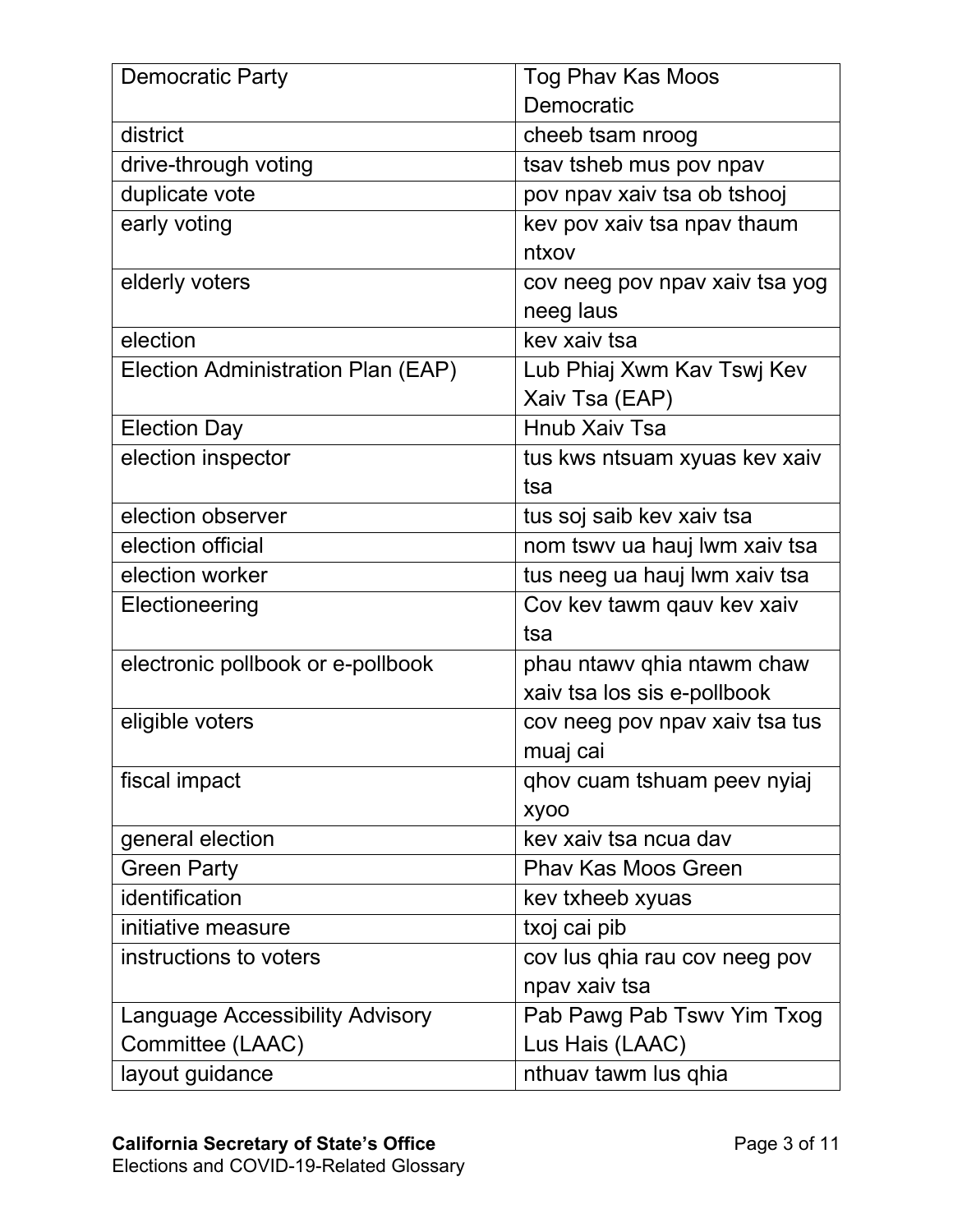| <b>Libertarian Party</b>                  | Tog Phav Kas Moos Libertarian   |
|-------------------------------------------|---------------------------------|
| local measure                             | txoj cai hauv zos               |
| mail ballots                              | cov ntawy xaiy tsa xa raws key  |
|                                           | xa ntawy                        |
| marking device                            | lub tshuab tsim                 |
| military and overseas voters              | cov neeg pov npav xaiv tsa      |
|                                           | nyob txawy teb chaws thiab tub  |
|                                           | rog                             |
| multilingual services                     | cov kev pab cuam ntau yam lus   |
| <b>No</b>                                 | <b>Tsis</b>                     |
| No Party Preference                       | <b>Tsis Nyiam Phav Kas Moos</b> |
|                                           | Twg Li                          |
| Nonpartisan                               | Tsis Koom Tog Twg Li            |
| Office of the Registrar of Voters         | Lub Chaw Ua Hauj Lwm ntsig      |
|                                           | txog Kev Sau Npe ntawm Cov      |
|                                           | Neeg Pov Npav Xaiv Tsa          |
| official ballot                           | daim ntawy pov npav xaiv tsa    |
|                                           | raws cai                        |
| Overvote                                  | Pov Npav Xaiv Tsa Dhau Lawm     |
| paper ballot                              | daim ntawy pov npav xaiv tsa    |
| Peace and Freedom Party                   | Tog Phav Kas Moos Peace and     |
|                                           | Freedom                         |
| please print                              | thoy luam tawm                  |
| poll worker                               | tus neeg ua hauj lwm ntawm      |
|                                           | qhov chaw pov npav xaiv tsa     |
| polling place                             | ghov chaw pov npav xaiv tsa     |
| Precinct                                  | Cheeb tsam                      |
| pre-registration - California youth can   | kev sau npe ua ntej – Cov       |
| pre-register to vote if they are 16 or 17 | hluas nyob California tuaj yeem |
| years old and meet the other voter        | sau npe ua ntej los pov npav    |
| registration eligibility requirements and | rau yog tias lawv muaj hnub     |
| their registration will become active     | nyoog 16 los sis 17 xyoo thiab  |
| once they turn 18 years old               | muaj raws li lwm qhov muaj cai  |
|                                           | pov npav xaiv tsa thiab lawv    |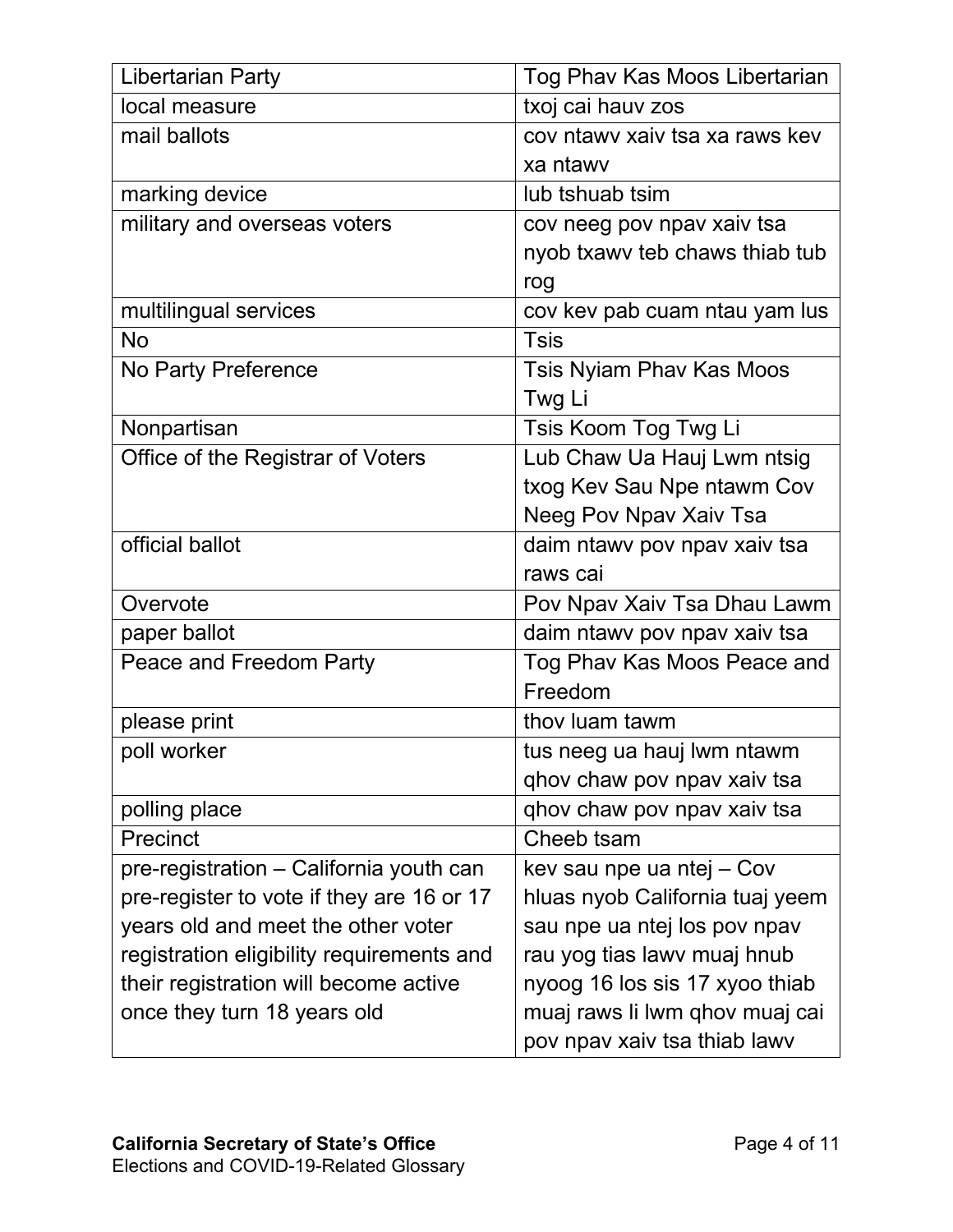|                                | ghov kev pov npav yuav pib siv  |
|--------------------------------|---------------------------------|
|                                | tau thaum lawy muaj 18 xyoo     |
| primary election               | kev xaiv tsa thaum pib          |
| proposition                    | zaj lus                         |
| provisional ballot             | daim ntawy pov npav xaiv tsa    |
|                                | zaj lus                         |
| provisional ballot envelope    | zaj lus nyob ntawm lub hnab     |
|                                | ntawy pov npav xaiv tsa         |
| public comment period          | ncua sij hawm zej tsoom kev     |
|                                | tawm lus                        |
| public consultation meeting    | pej xeem sib tham sib sab laj   |
| public hearing                 | cia rau pej xeem hnov           |
| recall election                | hu rov qab qhov kev xaiv tsa    |
| register to vote               | sau npe mus pov npav xaiv tsa   |
| registered voters              | cov neeg pov npav xaiv tsa tau  |
|                                | teev npe lawm                   |
| registration form              | daim foos pov npav xaiv tsa     |
| referendum measure             | txoj cai ntsuas txog pej xeem   |
| Remote Accessible Vote by Mail | Kev Nyob Deb Pov Npav los       |
| (RAVBM)                        | ntawm Kev Xa Ntawv (RAVBM)      |
| replacement ballot             | kev hloov pauv daim ntawv pov   |
|                                | npav xaiv tsa                   |
| <b>Republican Party</b>        | Tog Phav Kas Moos               |
|                                | Republican                      |
| re-register                    | kev-rov sau npe                 |
| roster                         | daim npe                        |
| runoff election                | key xaiy tsa tawm dhau mus      |
| sample ballot                  | daiv qauv ntawv xaiv tsa        |
| school measure                 | tsev kawm ntawv txoj cai        |
| secrecy sleeve                 | daim ntawy xaiv tsa tsis nco xa |
| Signature                      | Kos npe                         |
| special election               | kev xaiv tsa tshwj xeeb         |
| spoiled ballot                 | daim ntawy xaiv tsa pawy lawm   |
| state initiative               | lub xeev txoj cai qhov pib      |
| state measure                  | lub xeev txoj cai ntsuas        |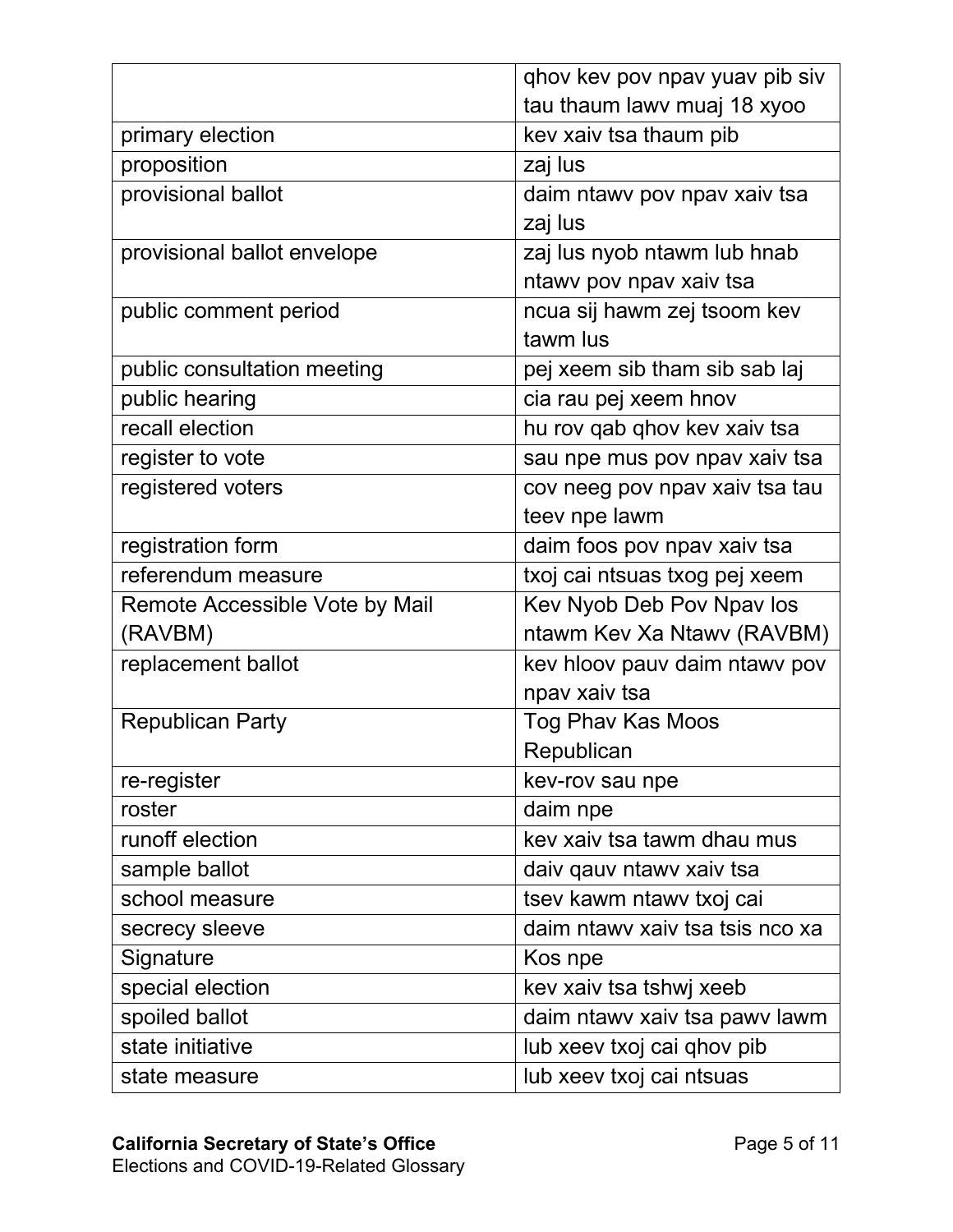| <b>Statewide Special Election</b> | Kev Xaiv Tsa Tshwj Xeeb          |
|-----------------------------------|----------------------------------|
|                                   | <b>Thoob Lub Xeev</b>            |
| <b>Stylus</b>                     | Tus Cwj Taum Sau Ntawv           |
| touch screen                      | daim this viv siv tes taum       |
| Vote                              | Pov Npav Xaiv Tsa                |
| vote both sides of the ballot     | pov npav xaiv tsa rau ob tog     |
|                                   | ntawm daim npav xaiv tsa         |
| vote center                       | lub chaw pov npav xaiv tsa loj   |
| vote for no more than             | pov npav xaiv tsa tsis pub tshaj |
| vote for one                      | pov npav xaiv tsa rau ib tus     |
| vote for up to                    | pov npav xaiv tsa ntau txog      |
| Vote by Mail                      | Pov npav xaiv tsa los ntawm      |
|                                   | <b>Key Xa Ntawy</b>              |
| Vote by Mail return envelope      | Pov npav xaiv tsa los ntawm xa   |
|                                   | lub hnab xa ntawy rov qab        |
| Voter                             | Tus pov npav xaiv tsa            |
| <b>Voter Bill of Rights</b>       | Tus Pov Npav Xaiv Tsa Tsab       |
|                                   | Cai hais txog Cov Muaj Cai       |
| voter feedback                    | tus pov npav xaiv tsa qhov       |
|                                   | muaj cai                         |
| voter information pamphlet        | tus pov npav xaiv tsa li ntaub   |
|                                   | ntawy muaj nyob ntawm daim       |
|                                   | ntawy tais                       |
| voter instructions                | tus pov npav xaiv tsa cov lus    |
|                                   | qhia                             |
| voter outreach                    | tus pov npav xaiv tsa kev mus    |
|                                   | cuag tau                         |
| voter outreach plan               | tus pov npav xaiv tsa lub phiaj  |
|                                   | xwm mus cuag tau                 |
| voter services                    | cov kev pab cuam tus pov npav    |
|                                   | xaiv tsa                         |
| <b>Voter's Choice Act</b>         | Tus Pov Npav Xaiv Tsa Tsab       |
|                                   | Cai Xaiv Tau                     |
| voters with disabilities          | Cov neeg pov npav xaiv tsa tus   |
|                                   | xiam oob qhab                    |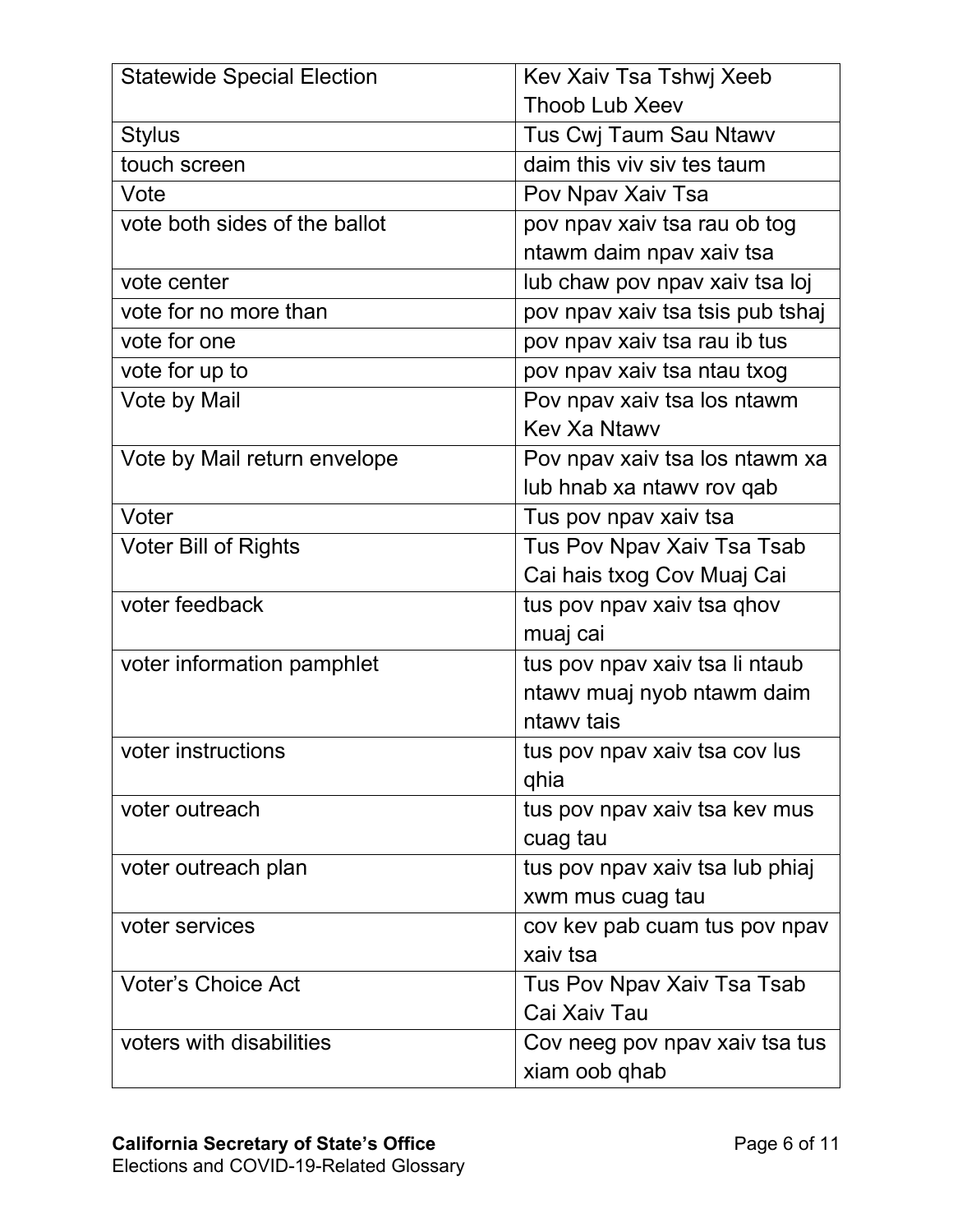| Voting                               | Kev pov npav xaiv tsa        |
|--------------------------------------|------------------------------|
| <b>Voting Accessibility Advisory</b> | Pawg Thawj Coj Pab Cuam      |
| Committee (VAAC)                     | Kom Mus Pov Npav Tau         |
|                                      | (VAAC)                       |
| voting booth                         | kem chaw pov npav xaiv tsa   |
| voting equipment                     | khoom siv pov npav xaiv tsa  |
| <b>Voting Rights Act</b>             | Tsab Cai Kev Muaj Cai Pov    |
|                                      | Npav Xaiv Tsa                |
| voting station                       | lub chaw pov npav xaiv tsa   |
| wheelchair accessible                | key mus siy tau lub tog zaum |
|                                      | pov npav xaiv tsa            |
| write-in candidate                   | sau tus tso npe xaiv ua nom  |
| Yes                                  | Yog                          |

## **COVID-19-RELATED GLOSSARY TERMS**

| cleaning supplies                        | cov khoom tu kom huv             |
|------------------------------------------|----------------------------------|
| commonly used surfaces                   | cov chaw uas nquag siv heev      |
| Coronavirus Aid, Relief, and Economic    | Tsab Cai Khoom Pab Siv Rau       |
| Security (CARES) Act                     | Kab Mob Khaus Laus Nas Vais      |
|                                          | Lav, Pab Ua Kom Mob Xam          |
|                                          | thiab Tshwj Kev Lag Luam         |
|                                          | (CARES)                          |
| <b>County Health Guidance</b>            | Cheeb Nroog Lus Qhia Txog        |
|                                          | Kev Noj Qab Haus Huv             |
| <b>County Health Officials</b>           | Cheeb Nroog Cov Neeg Ua          |
|                                          | Hauj Lwm Kev Noj Qab Haus        |
|                                          | Huv                              |
| coverage of the mouth and nose           | npog qhov ncauj qhov thiab       |
|                                          | ghov ntswg                       |
| COVID-19 pandemic                        | Kev kis kab mob COVID-19         |
| COVID-19 prevention plan                 | Lub phiaj xwm pov thaiv          |
|                                          | COVID-19                         |
| COVID-19 symptoms – includes fever       | Cov yam ntxwv mob COVID-19       |
| or chills, cough, shortness of breath or | – suav nrog rau ua npaws los     |
| difficulty breathing, fatigue, muscle or | sis ua daus no, hnoos, txog siav |
| body aches, headache, new loss of        | los sis ua pa nyuaj, nkees, mob  |
|                                          | raws leeg, mob ib ce, mob taub   |
| taste or smell, sore throat, congestion  |                                  |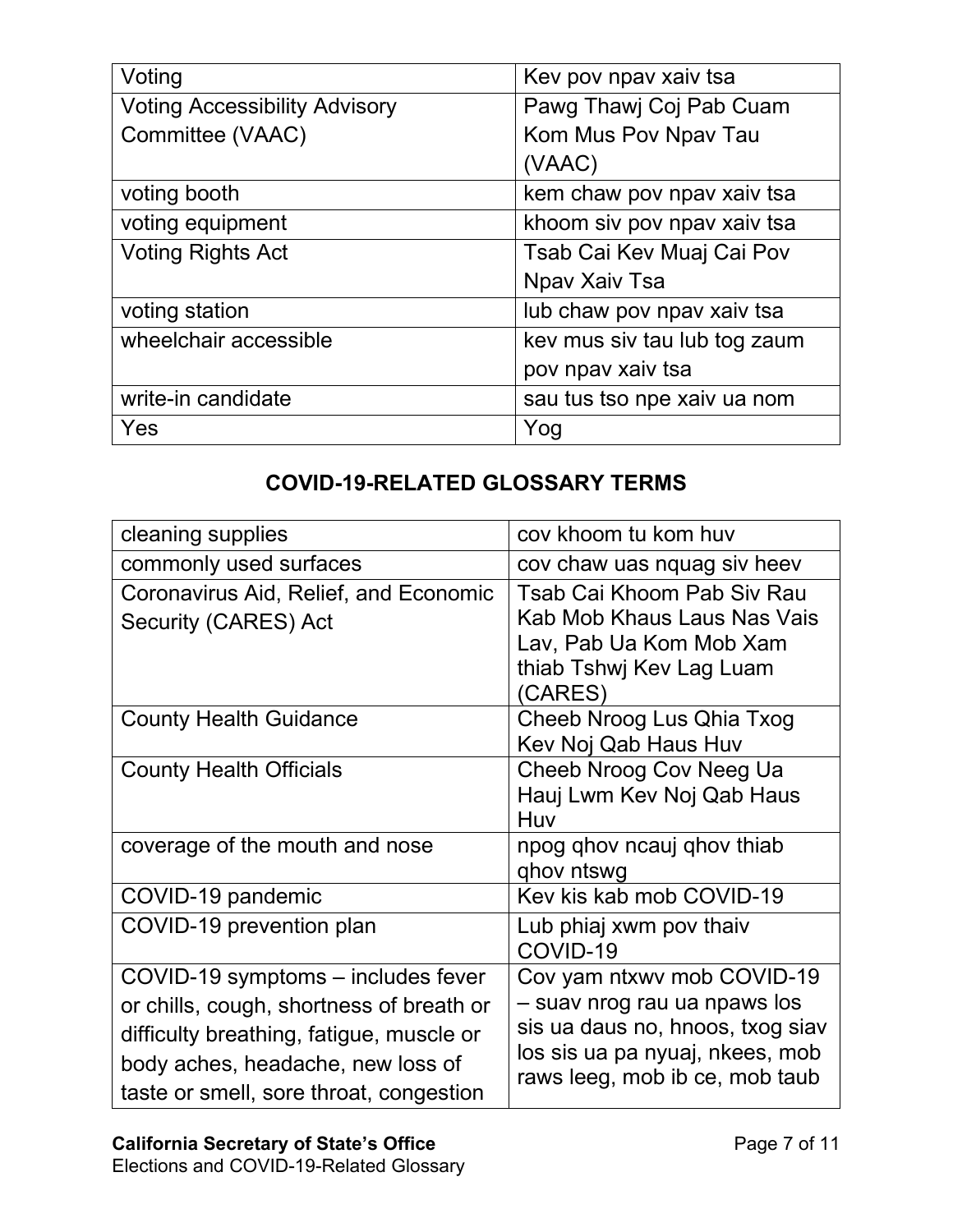| or runny nose, nausea, vomiting, or<br>diarrhea, as described by the Centers<br>for Disease Control and Prevention<br>(CDC)                                             | hau, tsis hnov ntxhiab tsw los<br>sis tsis qab los noj, mob qa,<br>txhaws ntswg los sis los ntswg,<br>xeev siab, xeev ntuav, los sis<br>raws plab, raws li tau piav qhia                                                                      |
|-------------------------------------------------------------------------------------------------------------------------------------------------------------------------|-----------------------------------------------------------------------------------------------------------------------------------------------------------------------------------------------------------------------------------------------|
|                                                                                                                                                                         | los ntawm Cov Chaw Tswi thiab<br>Pov Thaiv Kab Mob (CDC)                                                                                                                                                                                      |
| disinfecting tools                                                                                                                                                      | cov khoom tua kab mob                                                                                                                                                                                                                         |
| disinfecting wipes                                                                                                                                                      | cov ntaub so tua kab mob                                                                                                                                                                                                                      |
| <b>Executive Order N-64-20</b>                                                                                                                                          | Lus Txib N-64-20                                                                                                                                                                                                                              |
| <b>Executive Order N-67-20</b>                                                                                                                                          | Lus Txib N-67-20                                                                                                                                                                                                                              |
| face covering                                                                                                                                                           | ntaub npog ntsej muag                                                                                                                                                                                                                         |
| face mask                                                                                                                                                               | daim npog ntsej muag                                                                                                                                                                                                                          |
| face shield                                                                                                                                                             | daim thaiv ntsej muag                                                                                                                                                                                                                         |
| Fever                                                                                                                                                                   | Ua npaws                                                                                                                                                                                                                                      |
| Gloves                                                                                                                                                                  | Hnab looj tes                                                                                                                                                                                                                                 |
| hand hygiene                                                                                                                                                            | kev tu tes kom huv                                                                                                                                                                                                                            |
| hand sanitizer                                                                                                                                                          | tshuaj tua kab mob ntawm tes                                                                                                                                                                                                                  |
| hand-washing – washing hands with<br>soap and water and scrubbing for at<br>least 20 seconds, or using hand<br>sanitizer where soap or running water<br>are unavailable | chaw ntxuay tes - key ntxuay<br>tes nrog rau xab npum thiab dej<br>thiab muab sib txhuam yam<br>tsawg kawg li ntawm 20 xis<br>nkoos, los sis siv tshuaj tua kab<br>mob rau ntawm tes thaum uas<br>tsis muaj xab npum los sis dej<br>yaug lawm |
| health and safety                                                                                                                                                       | kev noj qab haus huv thiab kev<br>nyab xeeb                                                                                                                                                                                                   |
| high-use areas                                                                                                                                                          | cov chaw uas siv heev                                                                                                                                                                                                                         |
| illness – reported illness ranges from<br>very mild (some people have no<br>symptoms) to severe illness                                                                 | kev muaj mob – tshaj tawm kev<br>muaj mob los ntawm qhov mob<br>me (qee tus neeg tsis hnov<br>muaj tsos mob li) mus rau qhov<br>mob loj                                                                                                       |
| protective equipment – includes face<br>coverings, gloves, and other protective                                                                                         | khoom pov thaiv tus kheej -<br>suav nrog rau cov ntaub npog                                                                                                                                                                                   |
| gear                                                                                                                                                                    | ntsej muag, cov hnab looj tes,<br>thiab Iwm cov khoom pov thaiv                                                                                                                                                                               |
| physical barrier                                                                                                                                                        | ghov khoom siv los kem lub cev                                                                                                                                                                                                                |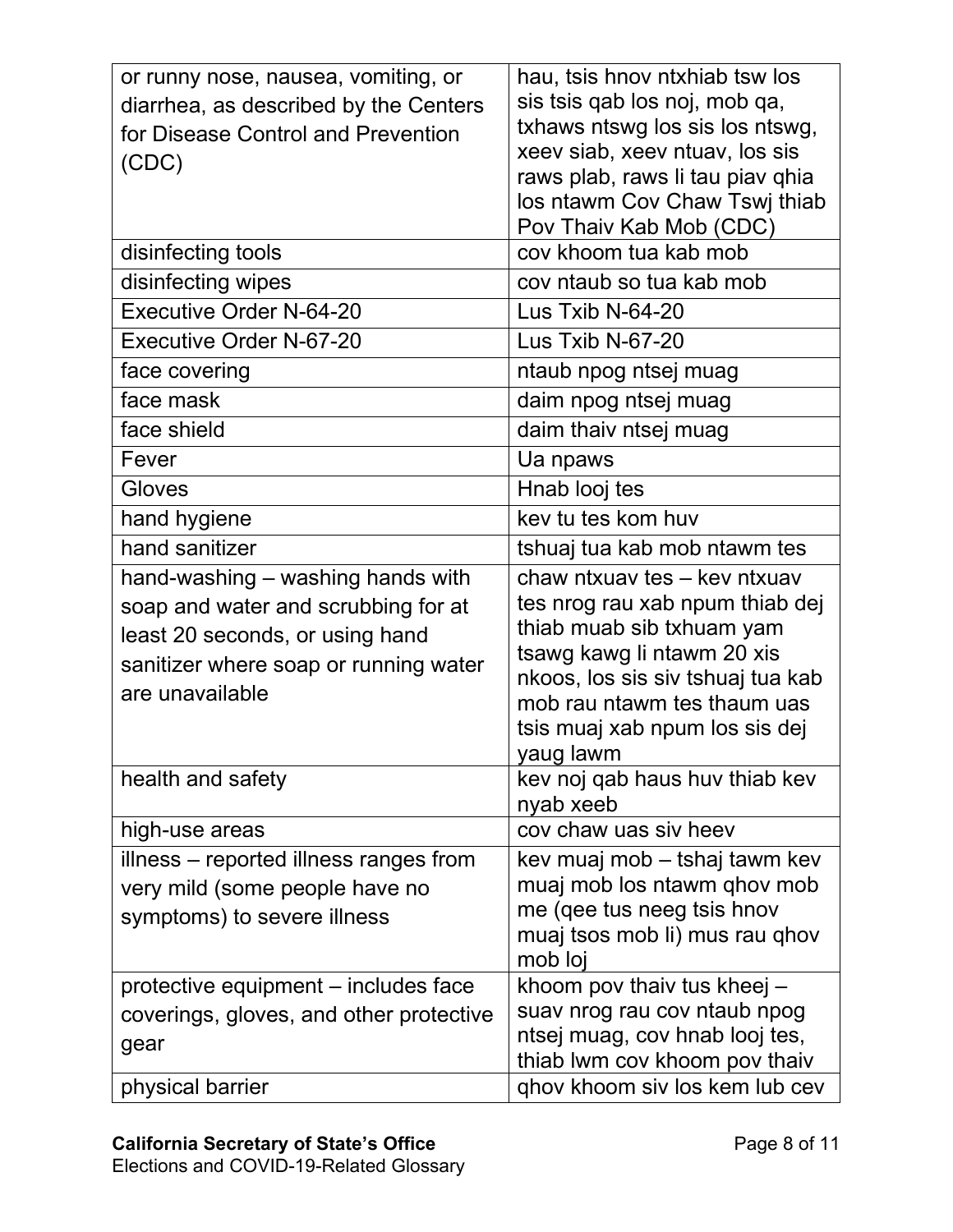| physical distancing                                                                                                                                                                                                   | kev lub cev nyob sib nrug                                                                                                                                                                                                                                      |
|-----------------------------------------------------------------------------------------------------------------------------------------------------------------------------------------------------------------------|----------------------------------------------------------------------------------------------------------------------------------------------------------------------------------------------------------------------------------------------------------------|
| plexiglass                                                                                                                                                                                                            | iav plexiglass                                                                                                                                                                                                                                                 |
| potentially infectious                                                                                                                                                                                                | ghov ntxim kis tau mob                                                                                                                                                                                                                                         |
| proper sneezing and coughing<br>etiquette – includes covering coughs<br>and sneezes and washing hands to<br>assist with infection control, as<br>described by the Centers for Disease<br>Control and Prevention (CDC) | key ua zoo txham thiab hnoos<br>kom zoo – suav nrog rau npog<br>qhov ncauj thaum hnoos thiab<br>txham thiab ntxuay ob txhais tes<br>kom huv los pab tswj kev kis<br>kab mob, raws li tau piav qhia<br>los ntawm Cov Chaw Tswi thiab<br>Pov Thaiv Kab Mob (CDC) |
| public health guidance                                                                                                                                                                                                | lus qhia rau zej tsoom kev noj<br>qab haus huv                                                                                                                                                                                                                 |
| public health officials                                                                                                                                                                                               | cov neeg ua hauj lwm txog zej<br>tsoom kev noj qab haus huv                                                                                                                                                                                                    |
| risk assessment                                                                                                                                                                                                       | key ntsuam xyuas ghoy pheej<br>hmoo                                                                                                                                                                                                                            |
| serious underlying medical conditions<br>- includes such conditions as heart or<br>lung disease or diabetes                                                                                                           | muaj cov tsos mob hnyav - suav<br>nrog rau cov yam ntxwy mob<br>xws li mob plab los sis mob<br>ntsws los sis mob ntshav qab<br>zib                                                                                                                             |
| <b>Stay-At-Home Order</b>                                                                                                                                                                                             | Lus Txib Kom Nyob Hauv Tsev                                                                                                                                                                                                                                    |
| Temperature                                                                                                                                                                                                           | Kev ntsuas qhov kub txias                                                                                                                                                                                                                                      |
| voter directional signs                                                                                                                                                                                               | cov paib qhia tus pov npav xaiv<br>tsa                                                                                                                                                                                                                         |
| voting system cleaning                                                                                                                                                                                                | kev tu qhov chaw pov npav xaiv<br>tsa                                                                                                                                                                                                                          |

## **COVID-19-RELATED GLOSSARY PHRASES**

| Please wear a facial covering over   | Thov rau daim ntaub npog koj     |
|--------------------------------------|----------------------------------|
| your nose and mouth.                 | lub qhov ntswg thiab qhov ncauj. |
| Maintain 6 feet of physical distance | Tshwj qhov nyob sib nrug li      |
| between you and others in the        | ntawm 6 feet ntawm koj thiab     |
| building.                            | Iwm tus neeg nyob hauv lub       |
|                                      | tsev.                            |
| Avoid physical contact.              | Zam lub cev kev nyob sib ze.     |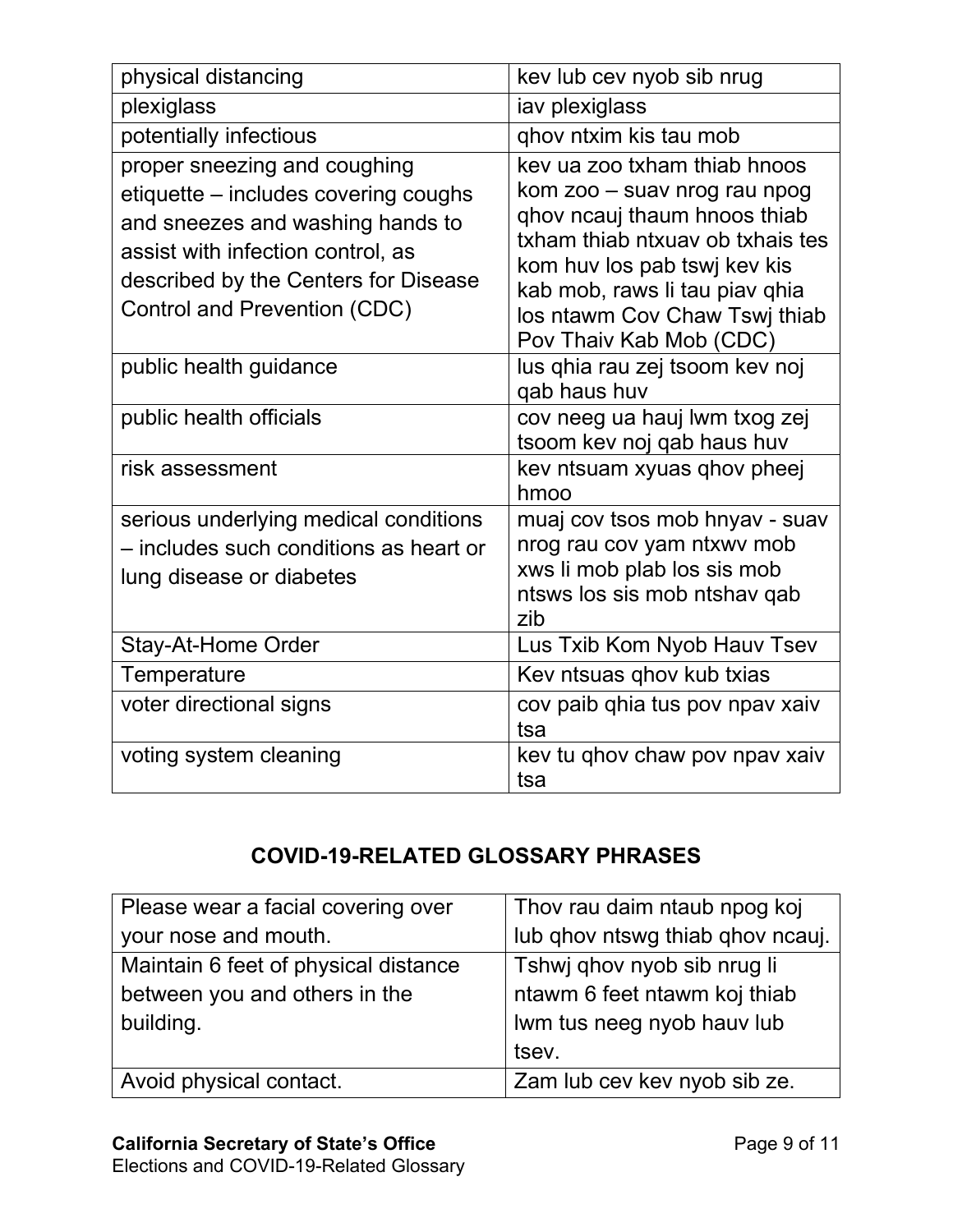| Use hand sanitizer at the check-in       | Siv tshuaj tua kab mob ntawm       |
|------------------------------------------|------------------------------------|
| station before and after voting.         | tes thaum nyob rau ntawm lub       |
|                                          | chaw sau npe nkag ua ntej thiab    |
|                                          | tom qab pov npav xaiv tsa.         |
| Place your own ballot into the tabulator | Muab koj daim npav xaiv tsa tso    |
| or ballot box.                           | rau hauv lub tshuab los sis lub    |
|                                          | thawy pov npav xaiv tsa.           |
| Thanks for wearing your mask.            | Ua tsaug uas koj rau daim ntaub    |
|                                          | npog ntsej muag.                   |
| Remember to use the hand sanitizer.      | Nco ntsoov siv tshuaj ntxuav       |
|                                          | tes.                               |
| Thanks for keeping your distance.        | Ua tsaug uas koj tswj qhov nyob    |
|                                          | sib nrug.                          |
| Make sure your hands are dry before      | Nco ntsoov ua kom koj ob txhais    |
| touching your paper ballot.              | tes qhuav ua ntej yuav kov daim    |
|                                          | ntawy xaiy tsay.                   |
| Place used items here for cleaning.      | Cov muab cov khoom siv lawm        |
|                                          | tso ntawm nov ray tu kom huy.      |
| Health guidelines to use a face          | Cov lus qhia txog kev noj qab      |
| covering and maintain physical           | haus huv siv ntaub ntawy npog      |
| distancing are here to protect you and   | ntsej muag thiab tswj lub cev      |
| others. Please follow them.              | nyob sib nrug ntawm nov los        |
|                                          | pov thaiv koj tus kheej thiab lwm  |
|                                          | tus neeg. Thov ua raws lawv.       |
| A face covering can be provided for      | Daim ntaub npog ntsej muag         |
| you to use, if available.                | yuav muab tau rau koj, yog tias    |
|                                          | muaj.                              |
| We regret that you're unwilling to       | Peb yauv xav tias koj yeej txhob   |
| follow the guidelines, but we do         | txwm tsis ua raws li cov lus qhia, |
| respect your right to vote. Please give  | tab sis peb yuav hwm txog koj      |
| us a bit of time to organize the area to | qhov muaj cai pov npav xaiv tsa.   |
| allow additional physical distance       | Thov muab sij hawm me ntsis        |
| between you, our fellow election         | los npaj qhov chaw kom nyob        |
| workers, observers, and other voters.    | tau lub cev sib nrug ntawm koj,    |
|                                          | peb cov neeg ua hauj lwm pov       |
|                                          | npav xaiv tsa, cov neeg soj saib   |